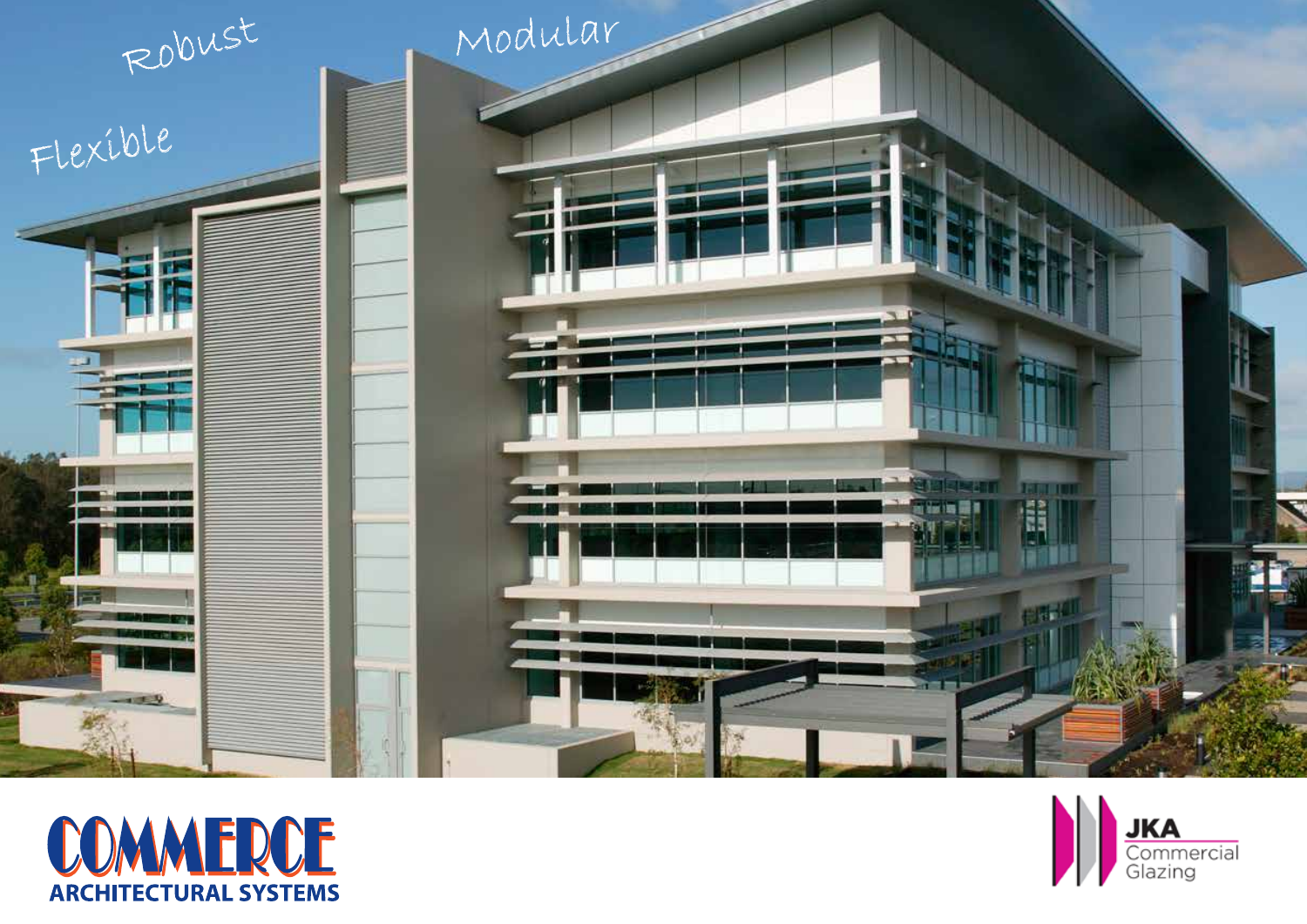

## **CENTRE GLAZED**

**Popular and flexible, the COMMERCE Centre Glazed System will meet all general wind load/span requirements.**

**Ideal for SHOPFRONT applications and available in 101.6mm and 150mm widths, the COMMERCE Centre Glazed System is suitable for glass thicknesses from 5mm up to 12.38mm.**

**The Strong extruded profiles mean spans up to 3 metres can be easily achieved.**

**Self Draining Sills and Transom designs optimise weatherability and maximise water management.**

**The COMMERCE Architectural Systems range has been designed with a modular theme in mind allowing for the incorporation of other EZIAL Framing suites, doors and windows and can be complimented with a range of louvres and infill panels.**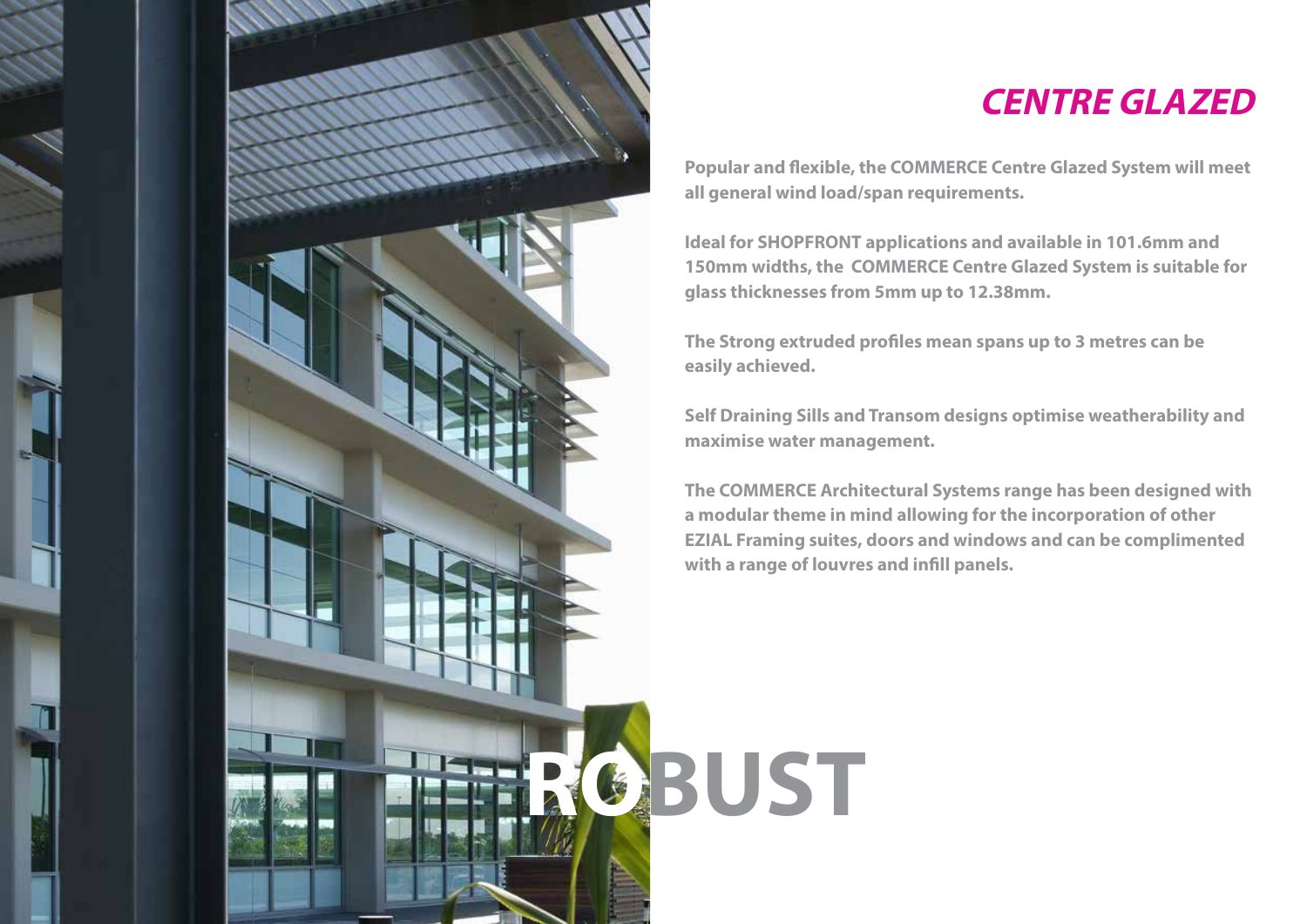## **FRONT GLAZED**

**When the design calls for a glass facade, the COMMERCE Front Glazed System is the answer.** 

**The system is suitable for Low to High Rise Curtain Wall applications and is also extensively used for Sloping Atrium applications.** 

**Available in 100mm and 150mm Frame Widths.**

**The Double Glazed System provides good sound insulation reducing outside noise levels and minimises the use of heating and cooling appliances, saving money on energy bills.**

**A simple square cut system with aesthetic appeal, clean lines which accommodates Glass Thicknesses from 5mm up to 12.38mm in Single Glazed and from 21mm to 28mm Insulated Glass Units in Double Glazed.** 

**The system takes advantage of other EZIAL suites, doors and windows and can be complimented with a range of louvres and infill panels.**

## **FLEXIBLE**